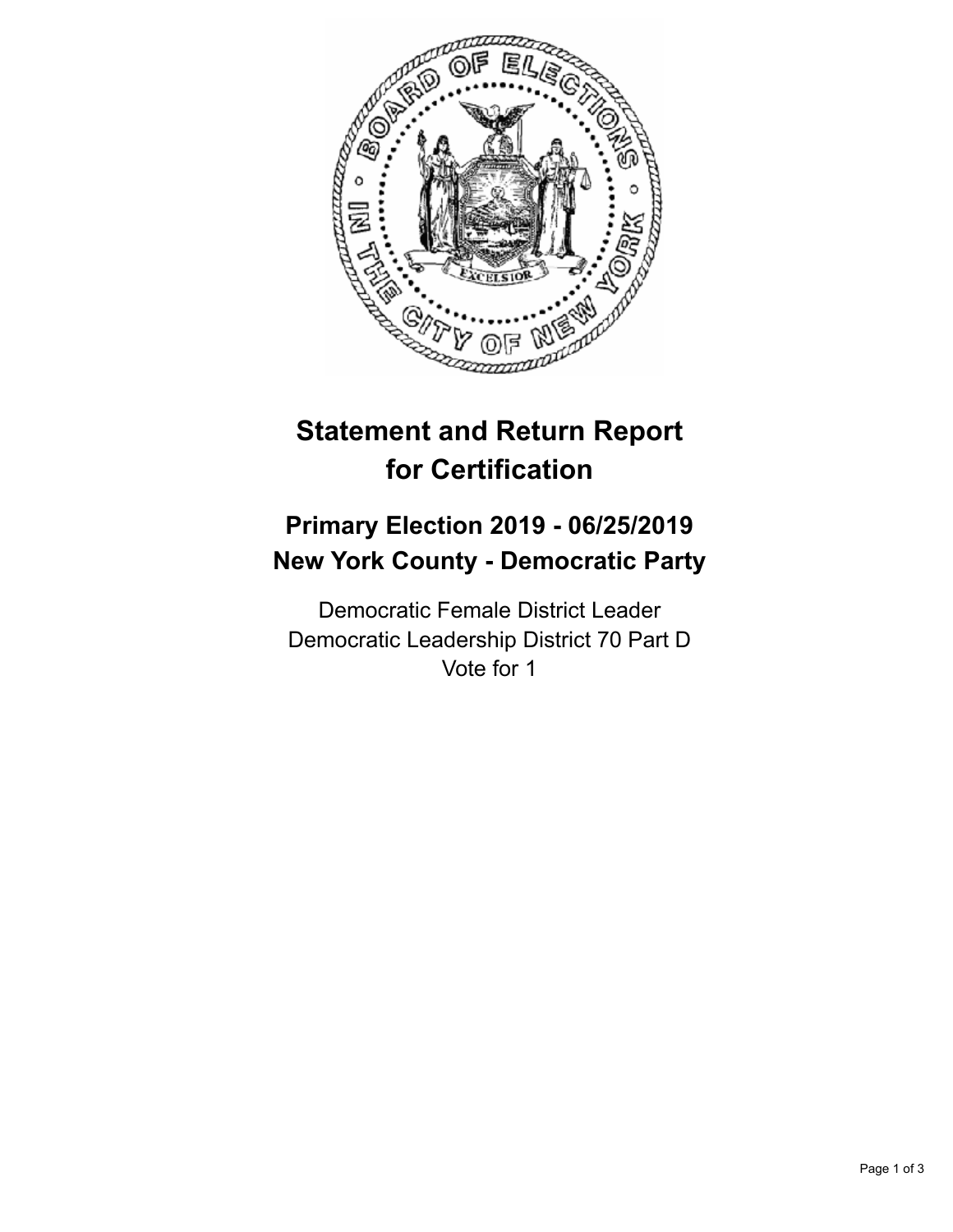

## **Assembly District 70**

| PUBLIC COUNTER                                           | 1,137 |
|----------------------------------------------------------|-------|
| <b>MANUALLY COUNTED EMERGENCY</b>                        | 0     |
| ABSENTEE / MILITARY                                      | 39    |
| AFFIDAVIT                                                | 21    |
| <b>Total Ballots</b>                                     | 1,197 |
| Less - Inapplicable Federal/Special Presidential Ballots | 0     |
| <b>Total Applicable Ballots</b>                          | 1,197 |
| ALICIA BARKSDALE                                         | 275   |
| NORMA CAMPUSANO                                          | 502   |
| <b>GRICEL ORTIZ-THOMPSON</b>                             | 341   |
| JUNE THOMPSON (WRITE-IN)                                 | 1     |
| NAZARENE ROBINSON (WRITE-IN)                             | 1     |
| PAT LEWIS (WRITE-IN)                                     | 1     |
| UNCOUNTED WRITE-IN PER STATUTE (WRITE-IN)                | 1     |
| <b>Total Votes</b>                                       | 1,122 |
| Unrecorded                                               | 75    |